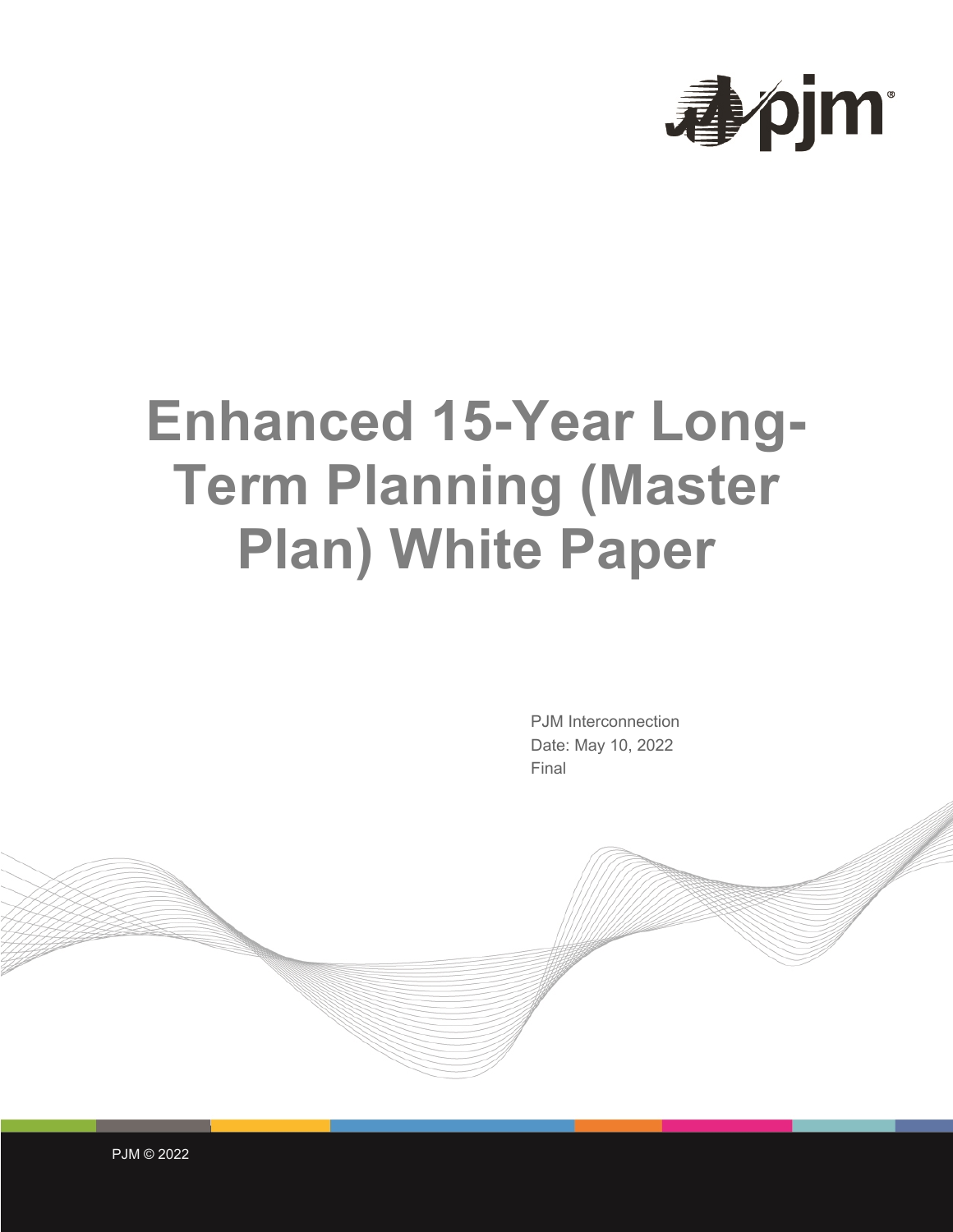

This page is intentionally left blank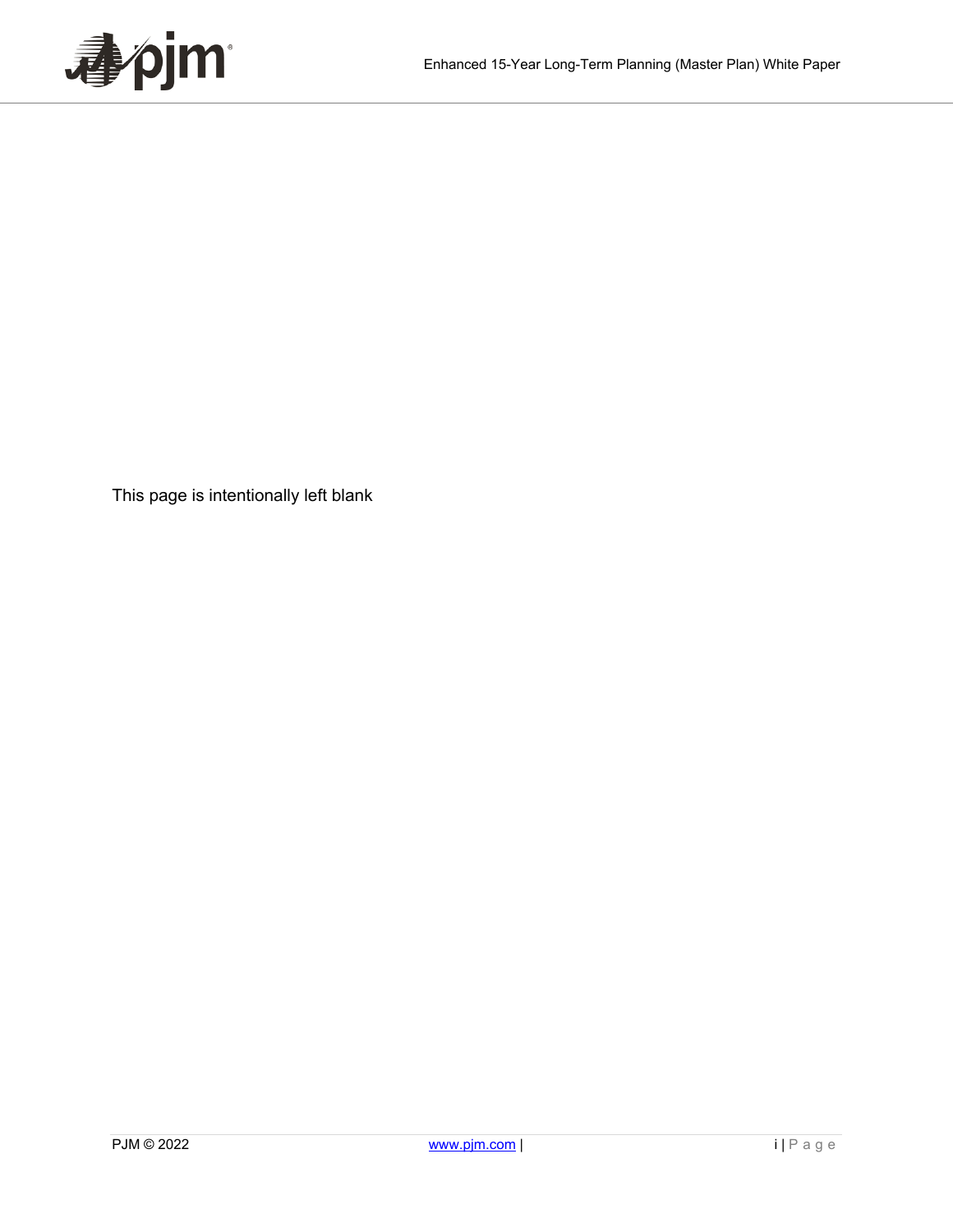

# **Contents**

| $\mathbf{L}$ |                                                                     |  |
|--------------|---------------------------------------------------------------------|--|
| II.          |                                                                     |  |
| III.         |                                                                     |  |
| IV.          |                                                                     |  |
|              |                                                                     |  |
|              |                                                                     |  |
|              |                                                                     |  |
|              |                                                                     |  |
|              |                                                                     |  |
| $V_{\cdot}$  | Transition to the Intermediate- and Short-Term Planning Time Frames |  |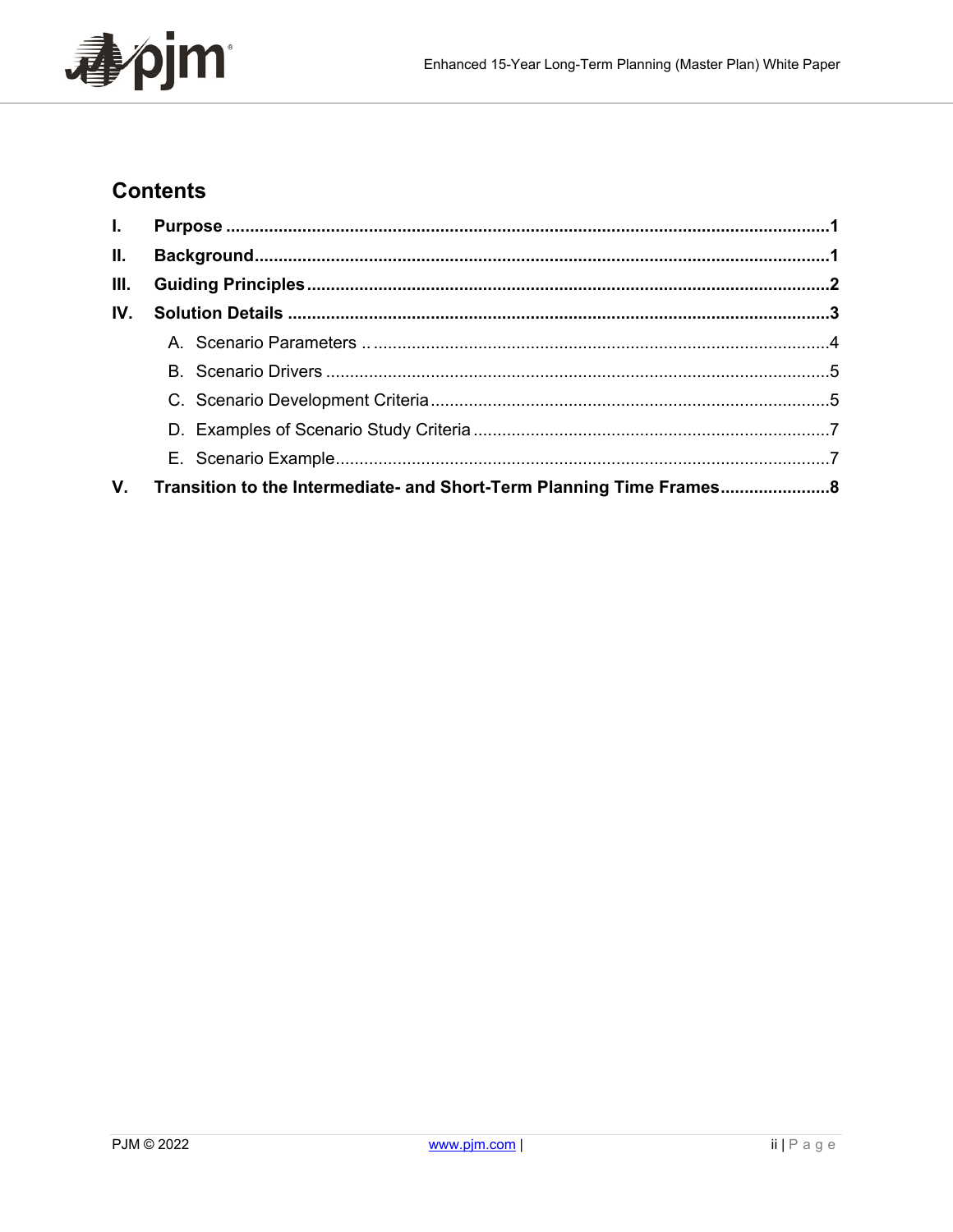

# <span id="page-3-0"></span>**I. Purpose**

PJM has developed this white paper to outline the details of how best to work with states and other stakeholders to identify, from among an array of future scenarios, those which transmission planners could utilize to justify moving forward with directives to build new transmission.

The goal of the exercise is to develop a robust and transparent transmission planning process capable of proactively meeting customer needs and policy goals. Many commenters in the FERC Advance Notice of Proposed Rulemaking (ANOPR) docket have urged longer-range scenario-based planning. This paper is designed to take the discussion to the next level by addressing the question of how transmission planners, working with states and other stakeholders, can narrow down a vast number of future scenarios to determine those that should be deemed actionable for purposes of integrating new generation.

PJM proposes herein a series of decision-making criteria that could be utilized to "sort" this vast number of future possible scenarios into actionable forecasts of future needs and a reasoned justification for a directive to build new transmission, or upgrade existing transmission, via a new scenario-based transmission planning driver. The criteria would allow transmission planners to:

- Analyze the results and trends from the scenario studies
- Consider potential variations in the generation profile
- Establish a record of customer needs through surveys of actual customers and other means
- Ensure consideration of state policies and support from states for the overall implementation plan to effectuate those strategies
- Consider non-wires solutions, including grid-enhancing technologies that can enhance throughput of the existing grid or further utilize existing rights of way

The decision-making criteria would be applied transparently through the regional transmission planning processes to serve as a basis for directing the construction of new transmission to meet the future needs of load serving entities.

Finally, as PJM explained in its comments to FERC's ANOPR, clear processes need to be established by the Commission to ensure that there is regulatory support for the specific results of the process through periodic "check-ins" to avoid constant re-litigation or later "second guessing" of decisions through contentious after-the-fact prudence reviews.

PJM suggests that a process be developed by the FERC to ensure that Planning Authorities can obtain approval by the regulator of the overall planning direction and the projects that are being considered in the context of the master plan. The ability to obtain periodic 'check-in's' with the Commission, with input from all stakeholders, would (a) help to mitigate the risk of stranded costs from transmission projects that no longer have regulatory support and (b) would avoid the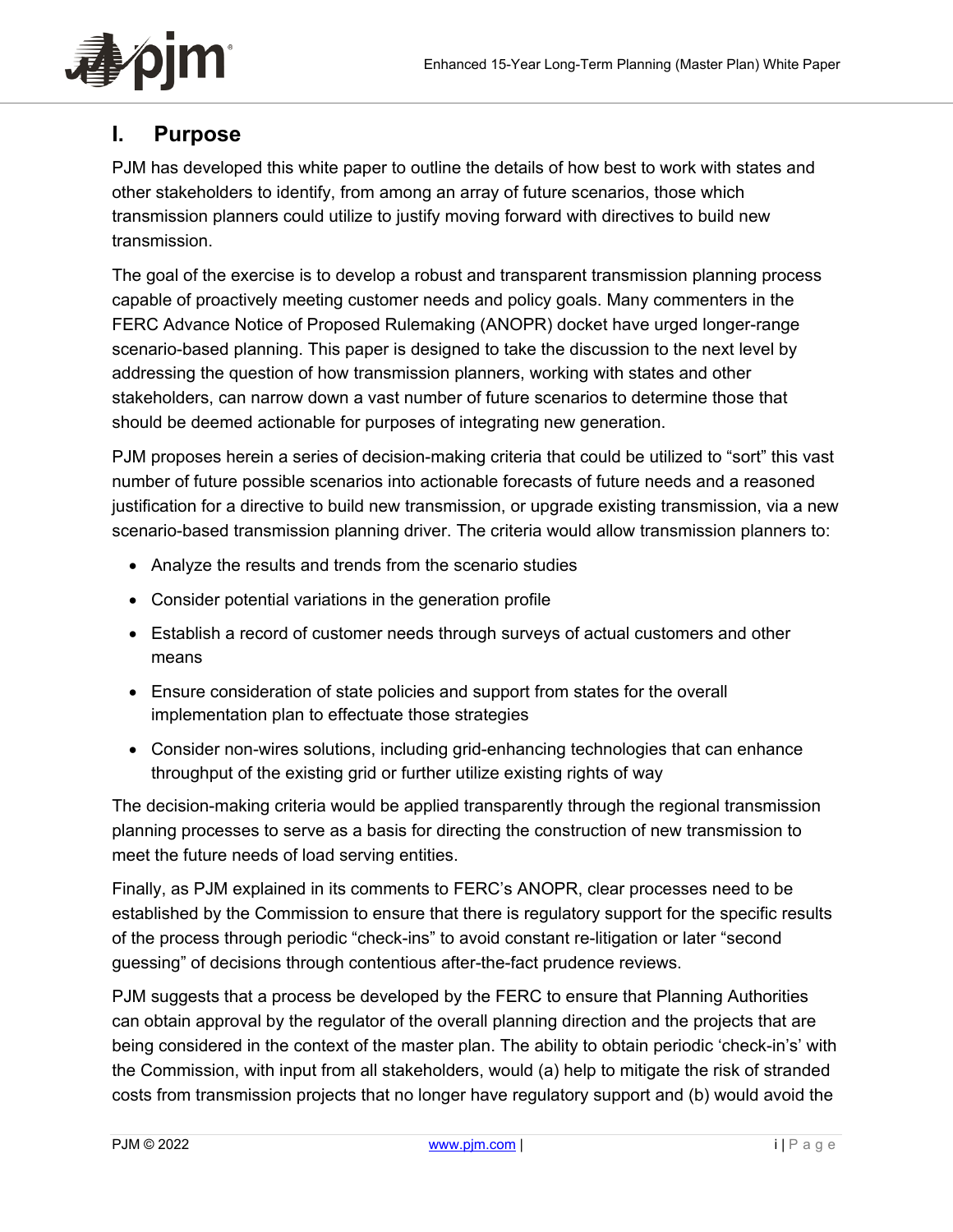

overall plan and the key assumptions in the plan becoming the subject of constant litigation. PJM anticipates that such a regulatory process would allow for 'mid-course correction' with guidance provided by the FERC after input from all stakeholders.

In this paper, PJM presents its initial thoughts on taking the many commenter's requests in the ANOPR for more robust long-range transmission planning to the next level by "drilling down" to address **how** a long-range planning process would lead to specific actionable steps in the development of an appropriate level of reliable and resilient transmission infrastructure.

# <span id="page-4-0"></span>**II. Background**

In the early 2000s, PJM experienced large west-to-east transfers, and was developing transmission expansion plans to mitigate voltage and thermal issues resulting from those transfers, affecting a number of congested lines in the traditional PJM footprint. In addition, PJM's planning process was responding to steady load growth projections of 2–3% and experienced an all-time peak load of approximately 165 GW in 2006.

The 2008 recession and the Marcellus and Utica shale gas boom, which resulted in generation located much closer to the load centers, mitigated many of the reliability issues and the need to build new EHV transmission. Although all transmission strengthens the system to some degree, had PJM built large amounts of unneeded transmission, consumers may have been burdened with billions of dollars of unnecessary expenditures. Moving forward, a robust, scenario-based transmission planning criteria that analyzes an array of future generation expansion scenarios based on a documented record of customer needs and a series of regulatory "check-ins" can prudently establish "guard rails" that help avoid either overbuilding or underbuilding the future transmission system.

# <span id="page-4-1"></span>**III. Guiding Principles**

- **1 |** Prudently use the transmission planner's authority to order new transmission by focusing on serving identified customer needs while ensuring both that the reliability and resilience of the grid is maintained, and that there is not an unreasonable shift of costs or risks to end-use customers.
- **2 |** The creation of scenarios should consider a number of input variables including a clear and defined record of customer needs through the planning horizon as well as other best information available.
- **3 |** The choice among a host of future scenarios should be: (a) based on a clearly defined, robust set of scenario development criteria grounded in a record of customer needs and indicative interests within the planning horizon; (b) capable of adapting to an evolving set of future system conditions; and (c) crafted to foster the appropriate level of transmission expansion.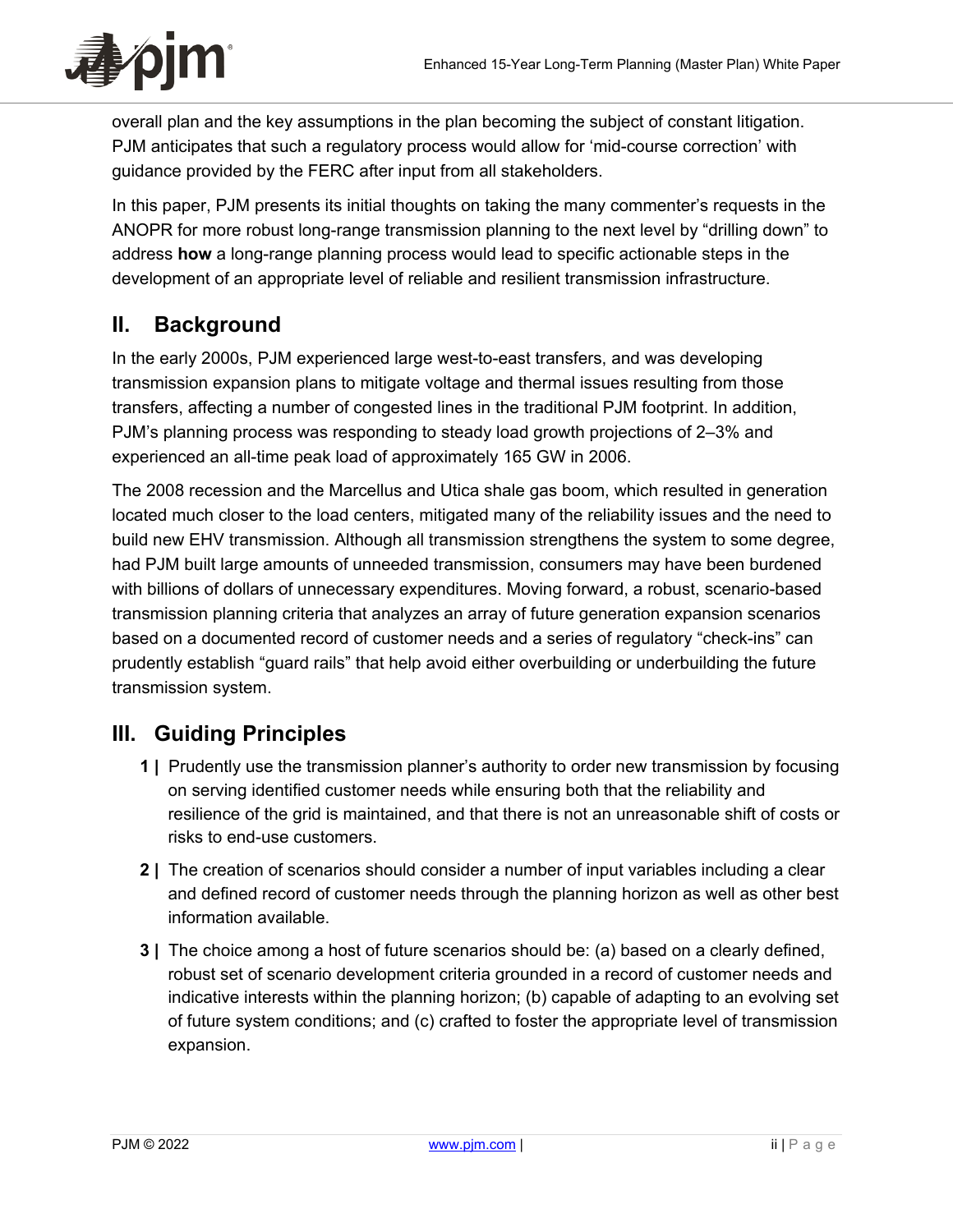

- **4 |** In order to support transparency and reduce volatility within the planning process, the application of the scenario development criteria would form the basis for triggering the need for new long-lead-time transmission expansions. Specifically, the application of the criteria and choice of scenarios would drive:
	- a. Long-term conceptual design and Right-Of-Way (ROW) acquisition triggers near the end of the planning horizon
	- b. Short-, intermediate- and long-term triggers to determine when new needs are actionable
- **5 |** PJM suggests that all transmission planners be required to develop a 15-year forwardlooking master plan. The master plan is designed as a strategic planning document and is designed to guide and inform specific tactical studies at the intermediate-term (six to 10 years) and short-term (0 to five years) periods. The master plan should enable identification of potential long-lead transmission needs as they first begin to materialize. Clearly, to the extent that the 15-year-out review identifies issues that require a resolution that would require a very large project that would take years to bring into service, the 15-year master plan could include such plans in the final transmission plan. More likely, even large projects would require a time frame that would be more compatible with the intermediate- and short-term tactical analysis. Accordingly, the master plans developed by transmission planners should provide clear criteria for determining the "triggers" as to when competitive solicitations for projects should commence versus waiting until some of the uncertainties associated with future system topology, congestion and public policy are further clarified, so that the planners could "right size and locate" the needed transmission developments based on more certain nearer-term information. This approach will not only help inform the near-term development needs and align those with potential future expansions, but will also allow for reasonable staging of capital investment in a staged manner that is triggered based on well-defined milestones. This approach will also assist and guide future generation developers on the longer transmission expansion plans and hence strategically align their planned developments with efficient, well designed and ready-to-execute transmission capability additions.
- **6 |** The longer-term planning scenario studies that identify and trend future needs, and the subsequent application of the decision-making criteria through the master plan development process, will in turn inform and support the intermediate-term (six to 10 years) and short-term (one to five years) planning timelines when trends of recurring needs become more actionable.

# <span id="page-5-0"></span>**IV. Solution Details**

Scenario-based transmission planning will help highlight areas of the system that may experience increased transfers and subsequent transmission criteria violations, providing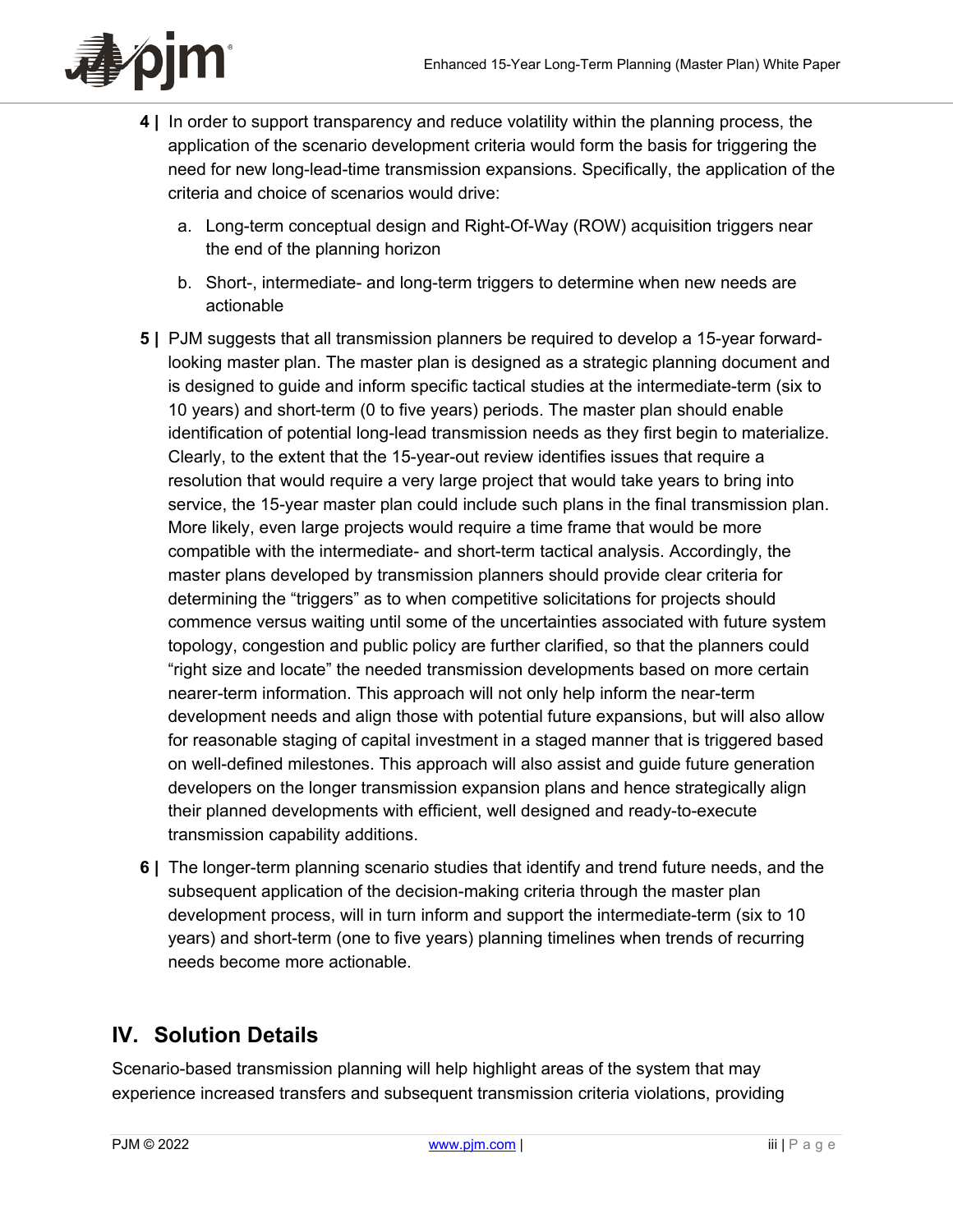

advanced situational awareness of potential needs for required system reinforcements. The following scenario terminology definitions help provide context as the terminology is repeated throughout this white paper.

- **Scenario parameters** are building blocks that are defined in order to construct a scenario.
- **Scenario drivers** are those factors that impact scenario parameters.
- **Scenario development criteria** are the rules by which the scenario drivers are selected.
- **Scenario** is a plausible set of parameters to be evaluated as part of power flow base case.
- **Scenario study criteria** are the methodologies by which the scenario is analyzed including the decision-making process that determines whether potential reliability violations warrant transmission expansion.

At a high level, scenarios are developed by defining input parameters and associated thresholds based on a set of drivers. Predefined study criteria are then applied to a plausible subset of scenarios. The Scenario-Based Transmission Planning graphic summarizes the scenario planning process. Additional details follow in sections A through E.

#### **· Generation SCENARIO** · Transmission **· Location** • Load · Time frame **PARAMETERS Customer surveys Clusters** · Interregional needs **SCENARIO** · Project deactivations **· Extreme conditions** of new **DRIVERS** · State & federal policies **· Resilience standards** generators **SCENARIO** Rules to select, combine and apply scenario drivers to **DEVELOPMENT** establish a well-defined set of scenario parameters **CRITERIA** Plausible sets of parameters to be evaluated to determine **SCENARIOS** the need for transmission expansion **SCENARIO** · Reliability/ · Market efficiency • Future · Operational performance interregional **State agreement STUDY** · Future resilience transfers approach **CRITERIA**

#### **Figure 1.** Scenario-Based Transmission Planning

#### <span id="page-6-0"></span>*A. Scenario Parameters*

The first step in scenario-based transmission planning is to define the basic set of parameters to consider in each scenario that will constitute a potential need for transmission expansions. The parameters can be distilled into five essential categories:

• Time frame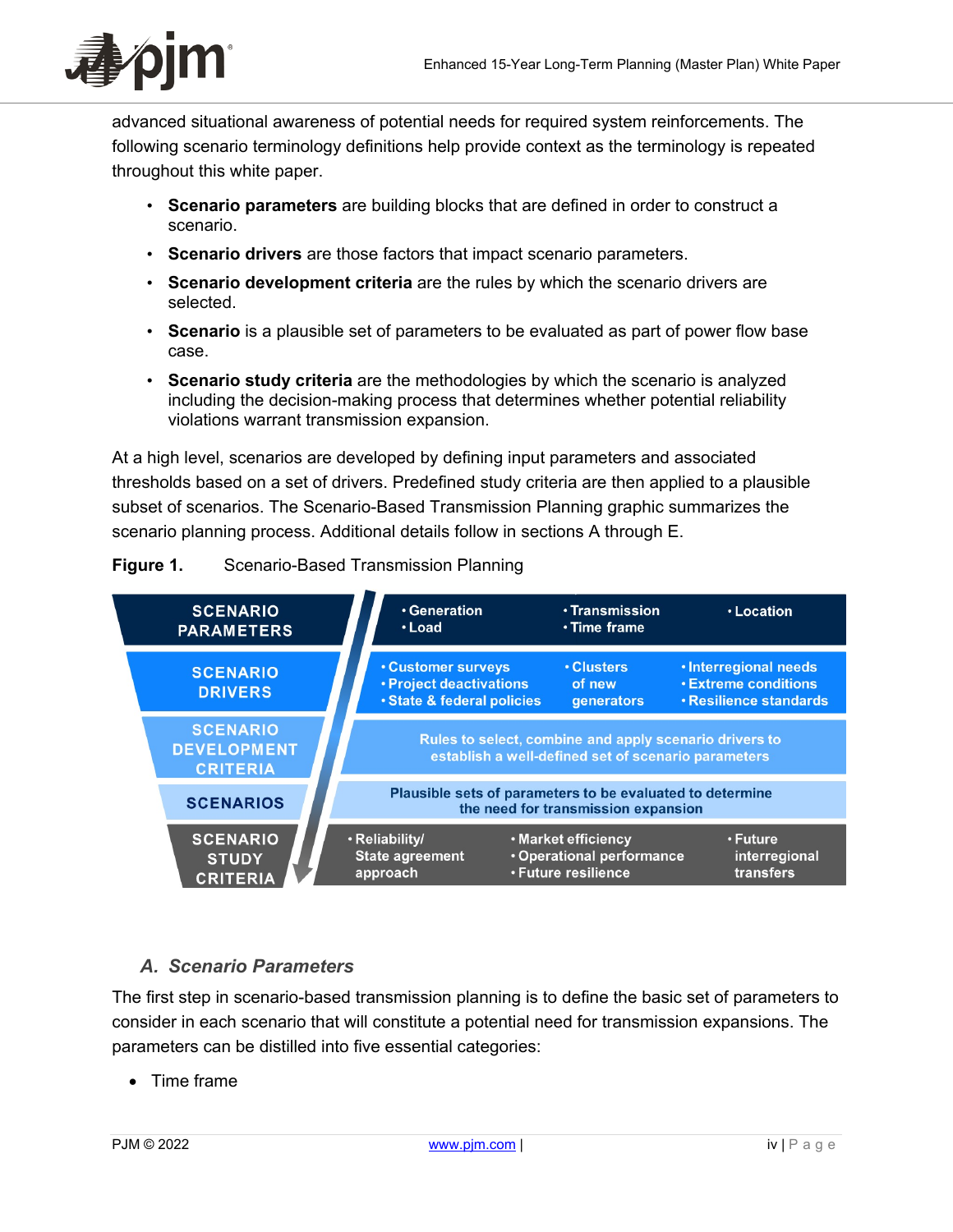

- Geographic and electrical location
- Generation
- Load and
- Transmission topology

However, there are numerous considerations within each category and numerous factors or drivers that influence how these categories should be configured, and, frequently, there is a many-to-one relationship between the categories and the drivers that influence them.

PJM currently considers years six to 15 in its intermediate-term (six to 10 years) and long-term (10 to 15 years) planning studies and feels that these are appropriate time frames to consider. For the PJM system, these time frames strike a proper balance between the time required to construct long-lead-time transmission expansions and the uncertain nature of input variables that drive such expansions in further-out years. Currently, PJM uses reliability study results from the five-year short-term studies to extrapolate projected load growth through year 15.

#### *B. Scenario Drivers*

Below is a suggested list of scenario-based transmission planning drivers that PJM will consider for a long-term 15-year time frame set of scenario studies to expand upon the assumptions currently used in developing the long-range planning solutions.

#### **Scenario-Based Transmission Planning Drivers**

- Electric load trends in the residential, commercial and industrial areas
- State & federal policy; documented input on state plans to meet policy
- Documented record of customer needs developed through surveys and other means; customer survey trends and goals (including identification of existing and potential future PPA sources, DER plans of local governments etc.)
- Future generation interconnections, including input from states considering siting concerns
- Future generation deactivations/retirements
- Interregional transfers and criteria

#### <span id="page-7-0"></span>*C. Scenario Development Criteria*

#### **Deterministic vs. Probabilistic Analysis and Potential Application of Each**

The scenario development criteria will specify the parameters to consider for each scenario driver, determine how the various drivers should be considered in relationship to one another, and determine which of the various scenarios should be selected. The scenario study criteria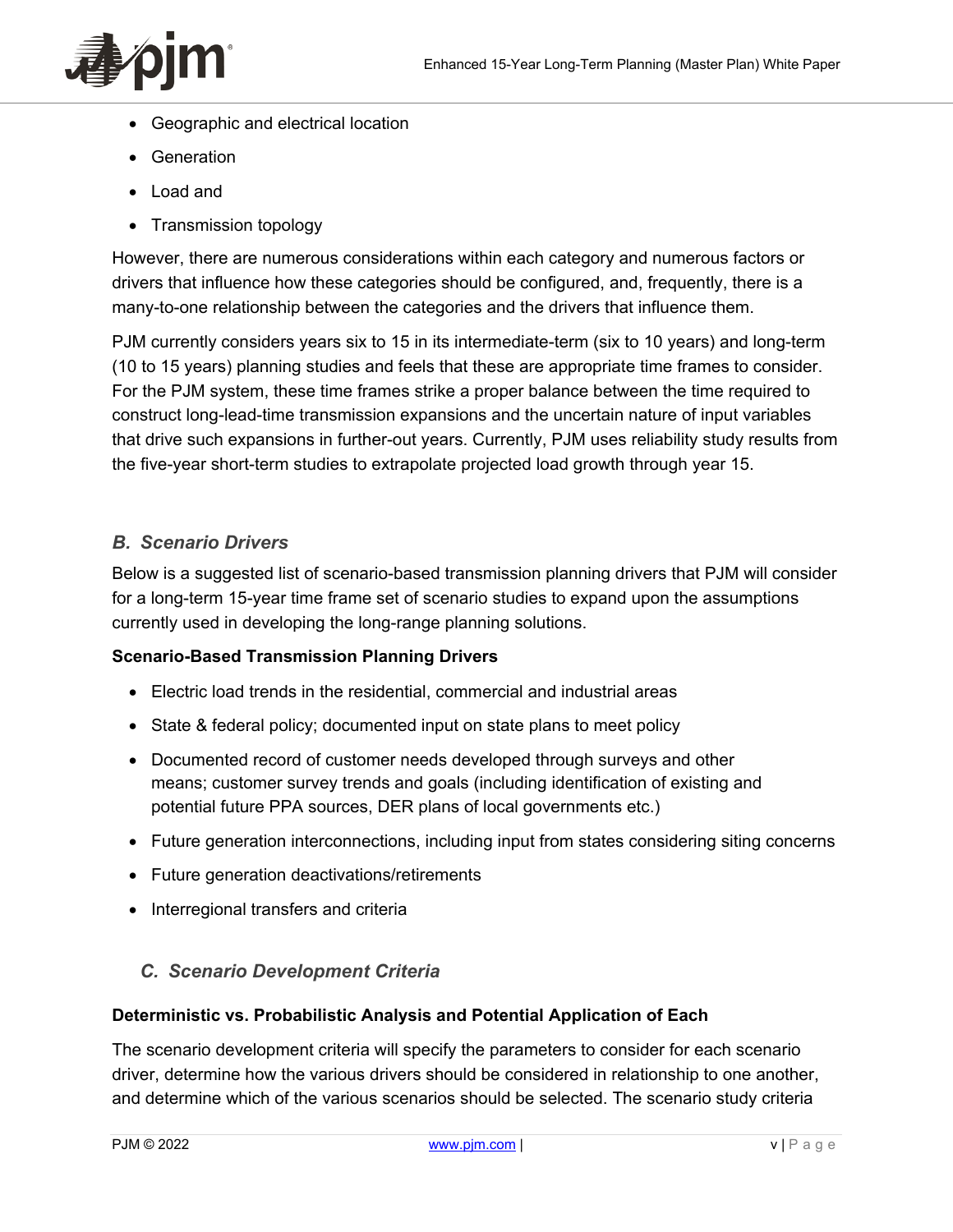

will provide the methodology by which the scenario is analyzed as well as the decision-making process that determines whether the scenario study results warrant the addition of a new, or the removal of, approved transmission expansion. Criteria for selecting which scenarios will trigger the need for transmission expansions can be either deterministic or probabilistic. In practice, there will need to be some combination of the two given that certain variables and assumptions in scenario development, and triggers for new transmission expansions, may more naturally align with a probabilistic approach and others with a deterministic approach.

For example, PJM annually assigns generation in the PJM interconnection queue a probability that the proposed generation will achieve commercial operation. Such statistics could be used to develop metrics that quantify the probability of a transmission need. A similar statistic could be developed for future generator deactivations based on the history of the unit's participation in the various PJM markets, information as to whether the unit's costs are covered under longrange contracts or state legislative programs, and the "net revenue" analysis undertaken by the IMM. However, other variables in the planning process, such as state and federal policies, appropriate levels of interregional transfers, and certain extreme events, may lend themselves more to a deterministic treatment.

PJM envisions that a hybrid criteria and set of thresholds for triggering transmission expansions based on both probabilistic and deterministic considerations will be necessary to properly account for the myriad different variables that need to be considered in a robust, long-term transmission expansion planning process. This criteria and associated thresholds will need to be well defined and vetted with stakeholders. Ultimately, the decision-making criteria will be designed to support a transparent, repeatable transmission planning process that values the above information as well as stakeholder and policymaker input.

As the RTEP process moves from the long-term, to intermediate, to short-term timeframe, scenarios associated with each subsequent timeframe should be informed by the evolution of identified trends.

### *D. Examples of Scenario Study Criteria*

Below are the general types of scenario study criteria that PJM currently has utilized in the planning process.

- NERC and PJM reliability criteria (including State Agreement Approach)
- Market efficiency (persistent congestion)
- Operational performance
- Future resilience: FERC-defined resilience criteria CIP 14 facilities elimination and extreme weather analysis
	- − CIP 14 facility elimination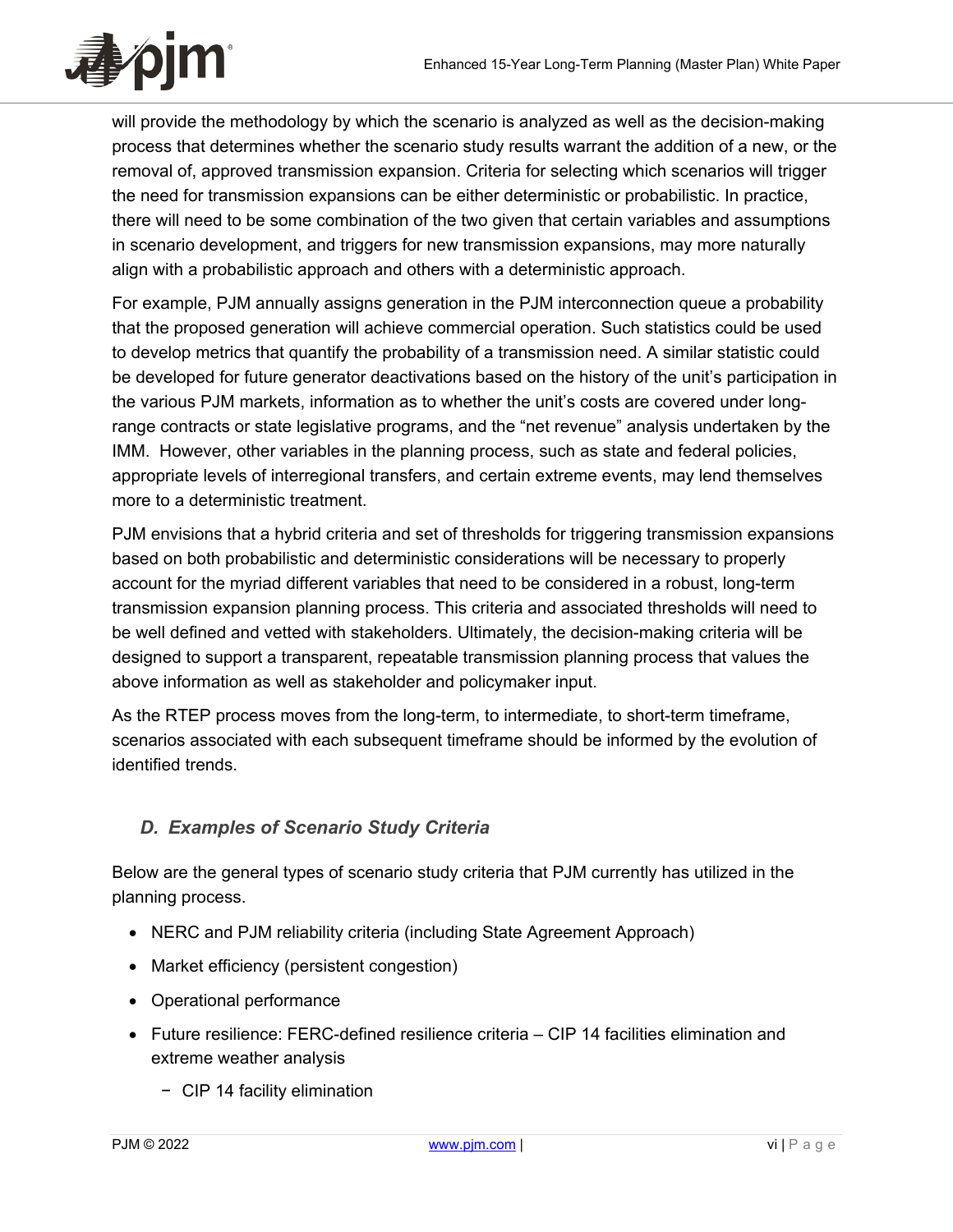

- − Storm hardening based on extreme weather events
- − Storm hardening to protect against "extreme weather" events
- − Identification of infrastructure most vulnerable to flooding or other weather-related events
- − Identification of infrastructure that could be most impacted by a cybersecurity event
- Future interregional transfer capability
- Identification of locations on the grid where a more robust solution could address a cluster of interconnection requests
- Development of holistic solutions to tangible recurring issues, such as the conversion of multiple 138 kV aging facilities to 230 kV facilities as a means to address similar violations within a common electrical area multiple years in a row
- National interest transmission corridors developed by DOE

#### <span id="page-9-0"></span>*E. Scenario Example*

PJM sets forth below an example of how drivers, scenario development criteria and scenario study criteria would work together to address a specific resilience issue using the "inverted pyramid" structure set forth above.

- *Step One Identification of a Specific Scenario Driver*: In this example, PJM, working with stakeholders, would have developed a specific resilience driver focused on substation resilience. For example, the driver could be focused on ensuring no adverse reliability impact from the loss of an entire substation.
- *Step Two Application of Scenario Development Criteria*: In this step, PJM would test the above primary scenario driver as well as other identified scenario drivers utilizing standard and extreme forecast conditions for the planning horizon.

#### • *Step Three – Utilization of Scenario Study Criteria*:

At this stage, PJM would analyze the impact to reliability on the scenario developed by applying the scenario development criteria in order to determine whether some ameliorative action was warranted. To undertake this step, PJM would:

- − Identify potential reliability violations resulting from the loss of an entire substation using a probabilistic cascading trees analysis
- − Identify reliability violations that are identified with a frequency of greater than X% that require mitigation measures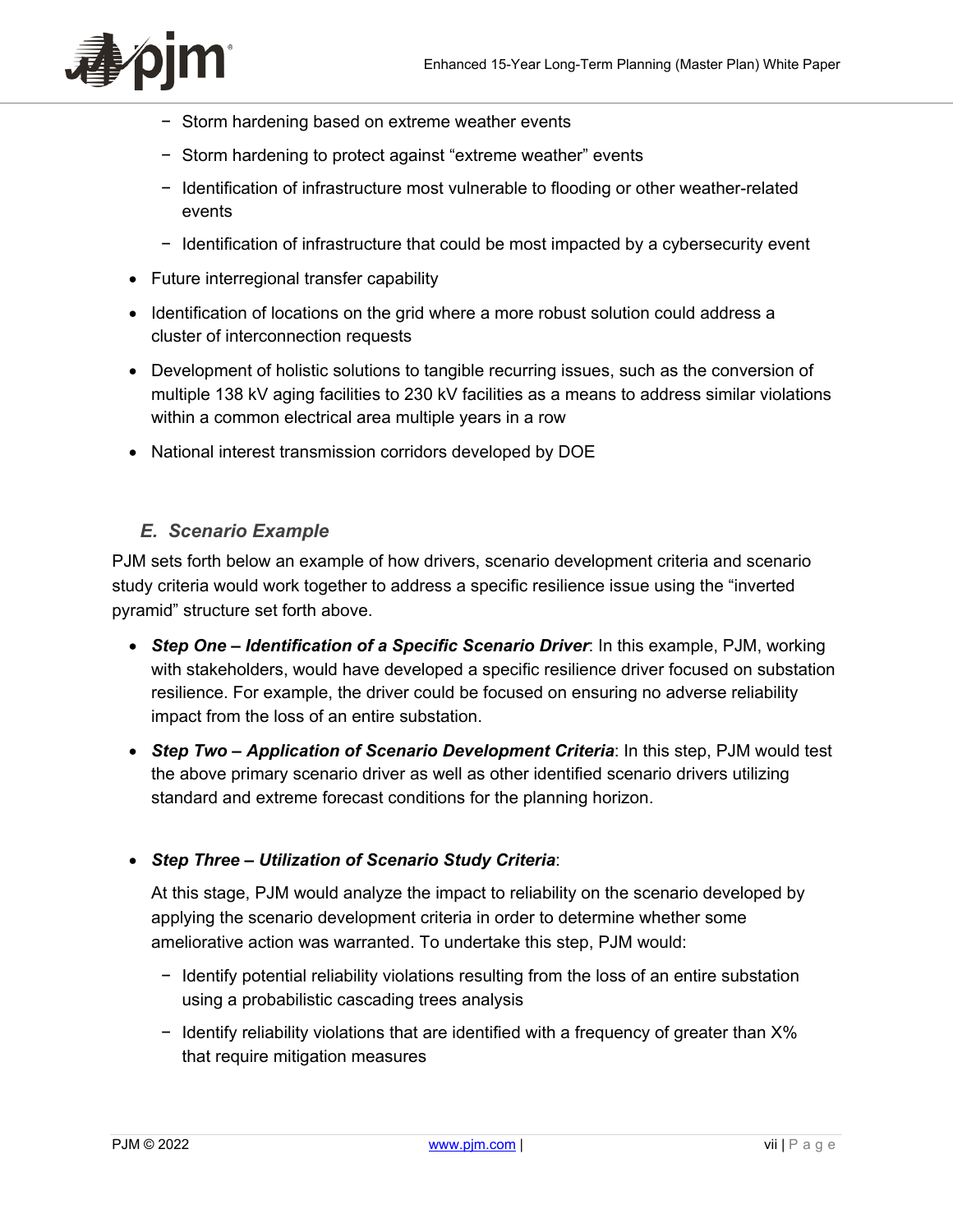

#### **• Step Four – Identify if Scenario Results Are Actionable and Determine Required** *Time Frame*:

- − Depending on the nature and severity of the violations resulting from the above analysis, PJM would consider whether and when the issue would need to be addressed consistent with established criteria by examining:
	- **The severity and risk indicated from the above analysis to include voltage level,** magnitude of violation and frequency of violation
	- Whether the severity and risk exists only in the long term but also in the short term
	- The probabilities of intervening changes in system topography or market solutions that would ameliorate or eliminate the risk
	- **An analysis of potential solutions and expected time frames for planning, siting and** construction of such solutions

In summary, PJM would determine whether the long-term plan analysis results would remain on a "watch list" for future review, designed to be actionable on a defined trigger, or would be immediately actionable. A predefined methodology/metric or trigger would need to be developed in order to determine when identified needs based primarily on probabilistic analysis require immediate action. The transmission development plan may also utilize risk mitigation measures that allow larger transmission development need drivers to be well established before initiating major development activities.

# <span id="page-10-0"></span>**V. Transition to the Intermediate- and Short-Term Planning Time Frames**

The 15-year long-term analysis results will inform stakeholder discussions, future development interests, and set in motion the review of potential solutions as input assumptions become more certain as part of the intermediate- and short-term planning analysis. For example, the identification of similar violations within a common electrical area multiple years in a row would allow transmission planners to identify more holistic solutions, such as the conversion of multiple 138 kV aging facilities to 230 kV facilities as violations are identified in the intermediateterm analysis. The development of the scenarios for both the long-term and intermediate-term studies should be limited to a set of approximately three scenarios for consideration.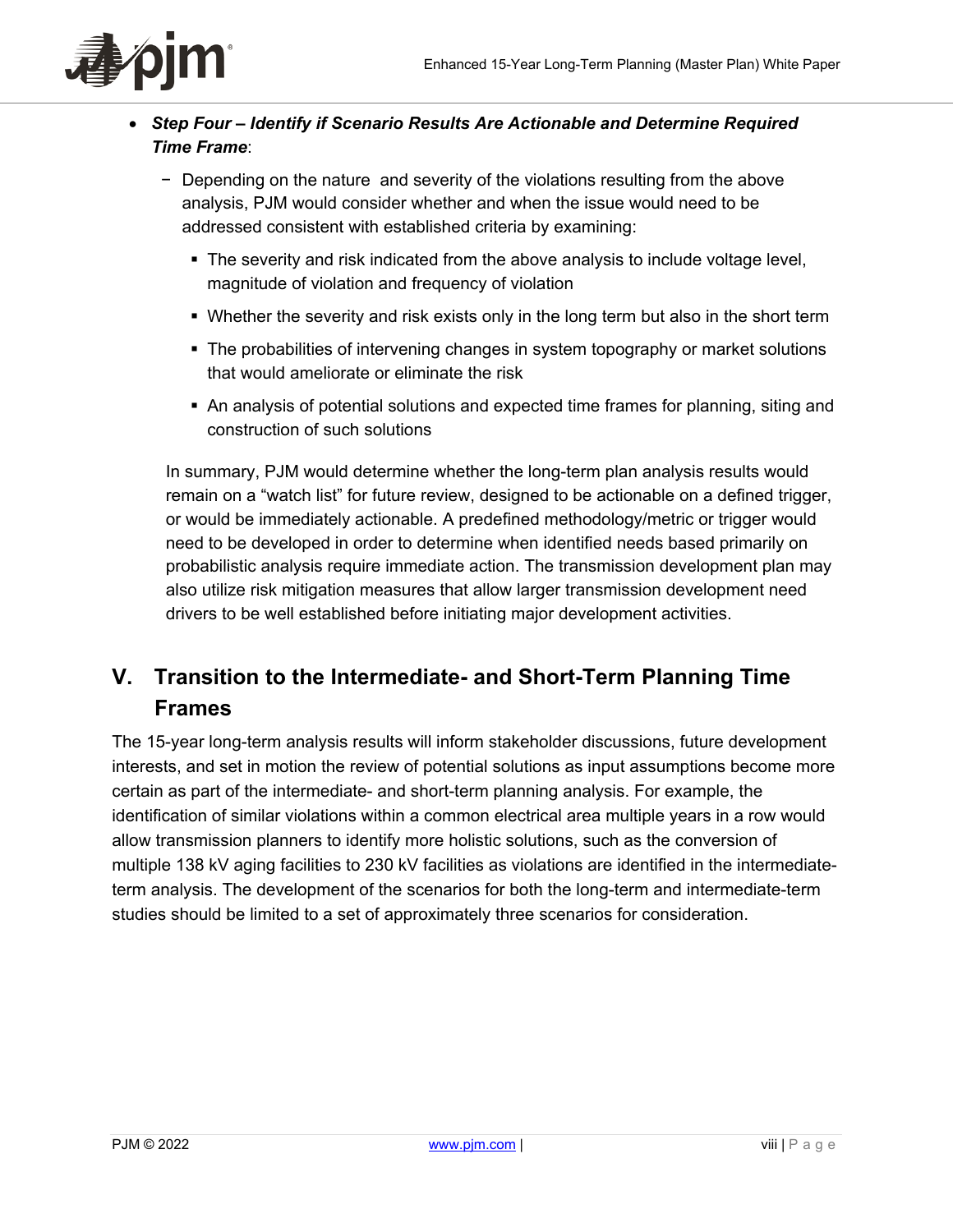